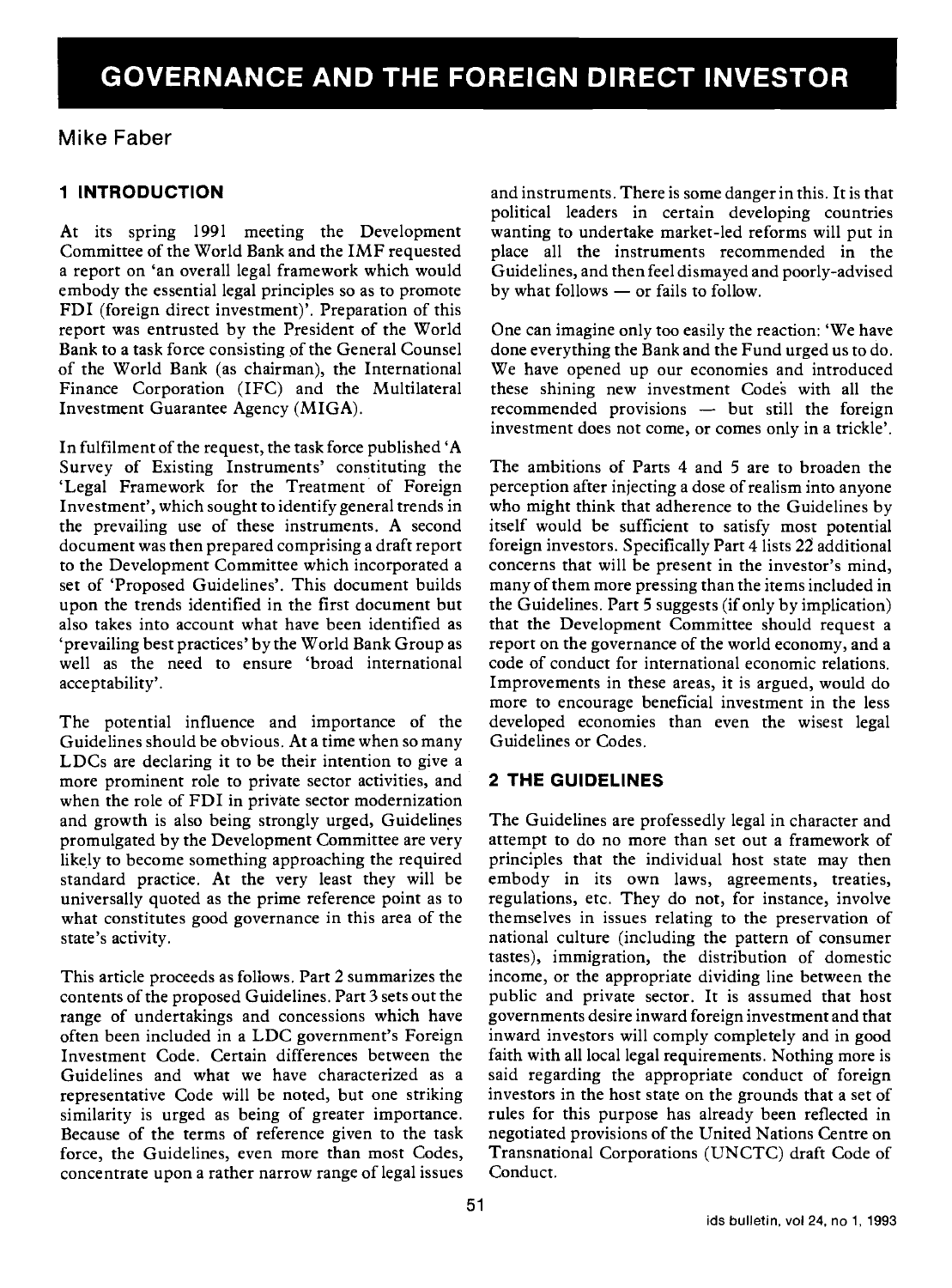The main areas which are covered are: (a) the admission of foreign investment; (b) the treatment of foreign investment, particularly in respect of the transfer of capital and returns; (c) expropriation and unilateral alterations or termination of contracts; and (d) the settlement of disputes. In the following sections the proposed Guidelines are summarized under these four heads.

### A The admission of foreign investment

Each state is expected to encourage and facilitate the investment in its territory of capital, technology and managerial skills by nationals of other states, whether corporate or individual. Procedures, regulations and conditions may be made by the host state governing FDI, but these should not be unduly cumbersome or complicated. Experience suggests (say the Guidelines) that performance criteria such as minimum local ownership, local employment or export targets, although perceived to be in the national interest, are often counterproductive in that they either discourage foreign investors or give rise to evasion and corruption. Unrestricted admission, save for certain listed investments which would either be prohibited or would need screening and licensing, is commended as a more<br>offective, annoyable Naturithatending, this general incentives. Reasonable and stable tax rates are effective approach. Notwithstanding this general approach, a state may reserve certain investments for its own nationals or may refuse a proposed investment considered to be contrary to the interests of national security, public health or public order, the protection of the environment, or simply unconducive to its economic development. Each state is encouraged to publish and publicize regularly-updated information regarding its legislation, regulations and procedures affecting FDI, including an indication of those classes of investment which are prohibited, subject to screening and licensing, or reserved for nationals.

### B The treatment of private foreign investments

The first underlying principle proposed is that, in respect of the legal protection of their person, their property (including intellectual property) and their rights and in the grant of permits, licences, authorizations, visas, etc., the treatment of foreign invèstors should not be less favourable than that accorded by the State to national investors. In similar vein, the host State should not discriminate among foregn investors on grounds of nationality. The second underlying principle is that the State should not refrain from doing anything within its own competence that may be necessary for the efficient and uninterrupted operation of the approved investment. This extends to the prompt issuance of licences and permits, and authorization for the employment of foreign personnel - although the State may reasonably require the investor to establish his inability to recruit locally before he resorts to recruiting abroad.

With regard to the transfer of funds abroad, the host State should freely allow transfer of the net revenues realized from the investment (subject to the exceptions authorized under the Articles of Agreement of the IMF or in relevant treaties) and of such sums as may be necessary to discharge all due obligations, including the servicing and repayment of contracted debts. On liquidation or sale of the investment, the investor should be allowed to repatriate the proceeds immediately or, where the State faces foreign exchange stringencies, over a period not exceeding five years with interest at the normal commercial rate accruing upon retained funds until such time as the transfer is actually effected. Foreign personnel employed should be allowed to transfer regularly a reasonable part of their salaries and wages and, upon termination of their employment, should be allowed an immediate transfer of all savings from such salaries and wages. The Guidelines make it clear that the transfers provided for above should be made at the market rate of exchange at the time of the transfer.

Consistent with much modern advice, the Guidelines do not suggest that a host State should provide foreign investors with tax exemptions and other fiscal considered to provide a better incentive. Competition amongst host States in providing tax exemptions is particularly deplored. Again in line with most modern thinking, where incentives are deemed to be justified, the advice is that they should preferably be granted automatically, linked to the type of activity which the State particularly seeks to encourage, and should be available equally to national investors in similar circumstances. As something of an afterthought, the Guidelines do commend fiscal incentives that are provided by the investors' own government (presumably an OECD country) for the purpose of encouraging investment in developing countries.

#### C Expropriation and unilateral alterations or termination of contracts

The Guidelines state that a host State may not expropriate or nationalize in whole or in part a foreign private investment, or take measures which have a similar effect, except where this is in pursuance in good faith of a public purpose, is done in accordance with applicable legal procedures without discrimination on the basis of nationality and against the payment of appropriate compensation. Most of the rest of this section deals with a discussion of what principles should be applied to determine that such compensation is 'appropriate'.

Compensation will generally be considered appropriate if it is based upon the fair market value of the asset taken and is paid without undue delay. But how is 'fair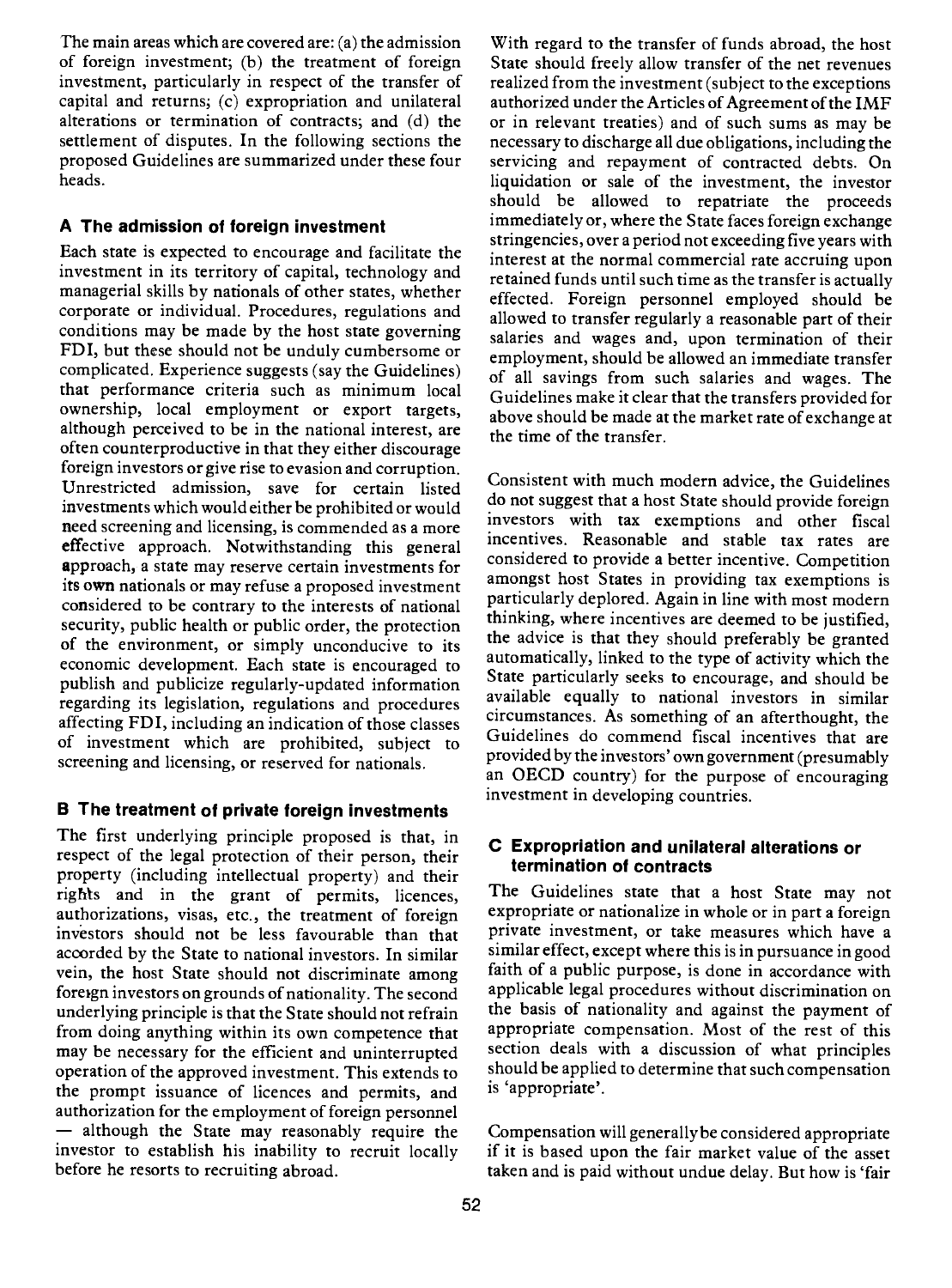market value' to be determined in the absence of an actual agreed sale between a willing buyer and a willing seller?

The Guidelines suggest three different criteria. For a going concern with established profitability, fair value may be based on a discounted net cash flow calculation taking account of risk, the expected rate of inflation and the time value of money. The rate of return available in the same market on investments of a comparable character may also be taken as a guide. For an enterprise which has not been profitable, liquidation value (i.e. the realizable value of the assets minus unavoidable liabilities) may be used. For other nationalized assets  $-$  those which are neither steadily profitable nor consistent loss-makers  $-$  fair market value may be estimated on the basis of the replacement cost of the assets taken or, if a market valuation has recently been written into the accounts, on the basis of book value.

Compensation should also be effective, in the sense of being paid in a currency of use to the investor, and paid either promptly or, if the State faces foreign exchange difficulties, in instalments over a period not exceeding five years provided that market-related interest in the currency of compensation should apply to all deferred payments.

Where comprehensive non-discriminatory nationalizations are embarked upon under circumstances of war, revolution or similar exigencies, the Guidelines suggest that compensation may be more appropriately determined by government-to-government negotiations (between the host State and the investors' home States) rather than through negotiations with individual companies. Should such government-to-government negotiations fail, international arbitration is proposed.

### D Settlement of disputes

The Guidelines state as a matter of observed fact that most disputes between private foreign investors and the host State are settled by negotiation between them, through recourse to the host State's courts or through other agreed mechanisms.<sup>1</sup>

The Guidelines in fact stop short of recommending that host States agree to independent arbitration (which, in the circumstances of a FDI will normally mean international arbitration) should local remedies fail. What they do instead is to define independent arbitration as a process agreed to by the State and the investor or between the host State and the investor's home State where the majority of arbitrators are not solely appointed by one party to the dispute. Where independent arbitration is agreed to, the Guidelines encourage states to have recourse to the International Centre for Settlement of Investment Disputes (ICSID) if the State is a party to the ICSID Convention, or to seek arbitration through the 'ICSID Additional Facility' if the host State is not a party to the ICSID Convention.

What are we to make of these guidelines emanating from one of the world's most powerful and influential institutions? A first impression is how stilted and narrow they are. Well, any document drafted mainly by lawyers responsible to an international constituency is likely to be stilted and, in some places, deliberately ambiguous. A major reason for the Guidelines' narrowness stems from their concentration almost entirely upon a restricted range of legal instruments rather than upon a State's policies and the wider culture of the host country's society. In this they duplicate the provisions of most developing countries' 'Investment Codes' and may well be running the danger of inspiring a similar sense of disappointment and disillusion.

But there is another reason why the document conveys an impression of narrowness, or lack of historical depth. Certainly it is the current prevailing wisdom within the Washington institutions that a greater flow of FDI will benefit the world in general and the economics of developing countries in particular, 'improving the long term efficiency of the host country through greater competition, transfer of capital, technology and managerial skills and enhancement of market access'. These surely are matters of considerable potential benefit. But intellectual fashions have a habit of going too far, and it is perhaps as well to remind ourselves that enthusiasm for large-scale international financial flows has not always been unmitigated  $-$  even by those who played a large role in founding those same Washington institutions.<sup>2</sup>

### 3 INVESTMENT CODES

A typical code, with its accompanying legislation and guide, would be likely to include the range of undertakings and concessions indicated in Table 1.

What the Guidelines do not state is that just because a settlement is eventually agreed, that does not mean that the outcome is regarded as fair or satisfactory either by the government or by the investor; it is just as likely to mean that the costs of extending the dispute are regarded by at least one party as potentially unbearable.

<sup>2</sup> Keynes, who played such a large role in founding those same institutions, once wrote: 'I sympathize, therefore, with those who

would minimize rather than those who would maximize, economic entanglements among nations. Ideas, knowledge, science, hospitality, travel - these are the things which should of their nature be international. But let goods be homespun wherever it is reasonably and conveniently possible, and, above all, let finance be primarily national'.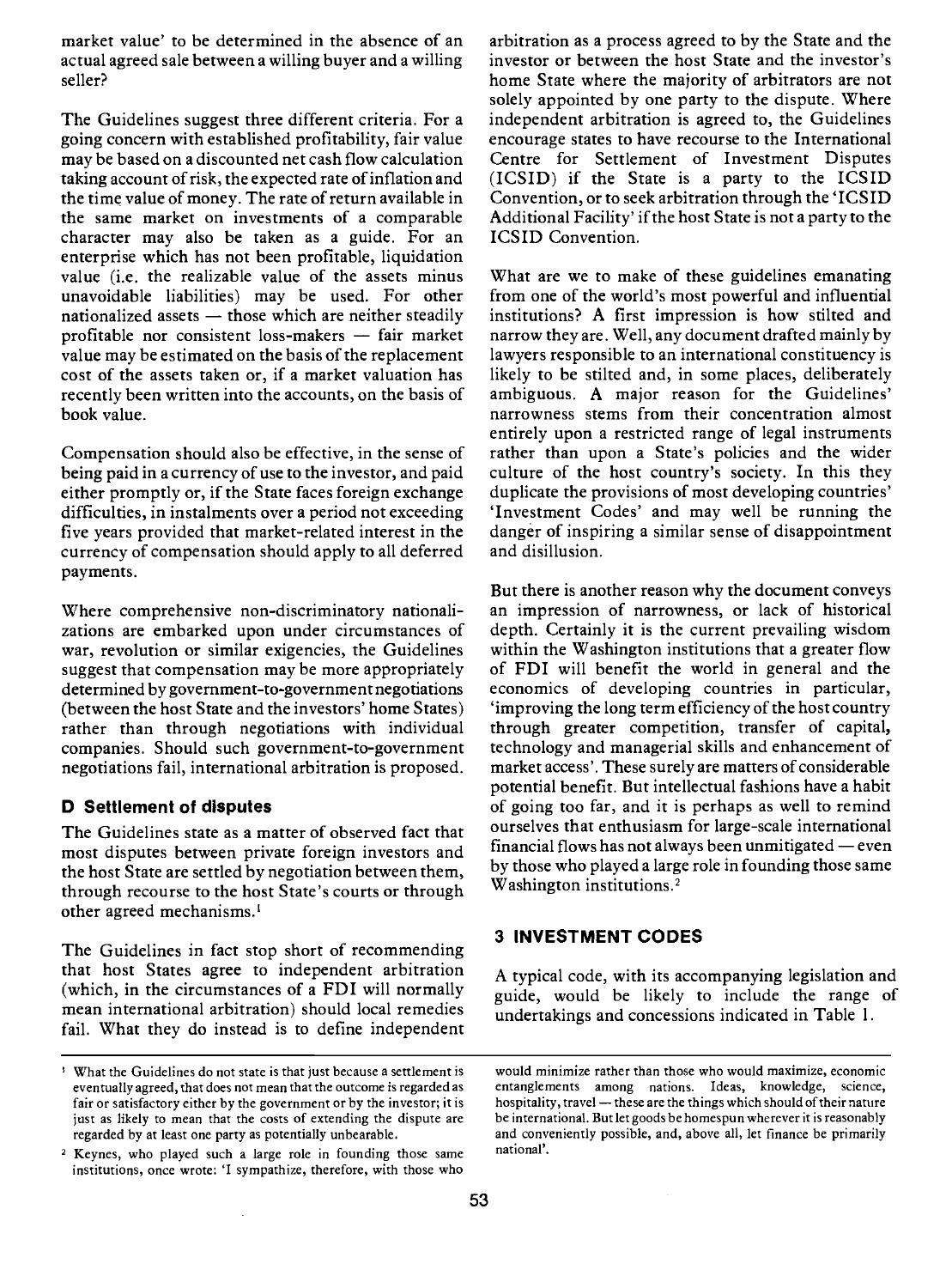# Table 1

| 1    | Item<br>Importation of essential                        | (a)        | <b>Concession Offered</b><br>automatic import permissions accorded;                                                                                                                                                                                                                                                                                                                        |
|------|---------------------------------------------------------|------------|--------------------------------------------------------------------------------------------------------------------------------------------------------------------------------------------------------------------------------------------------------------------------------------------------------------------------------------------------------------------------------------------|
|      | machinery and equipment                                 | (b)<br>(c) | exemption from import duties for plant and equipment;<br>duties rebated on imported materials used for production that is<br>subsequently exported;                                                                                                                                                                                                                                        |
| 2    | On value of investment                                  |            | (a) initial investment allowance;<br>(b) accelerated depreciation;                                                                                                                                                                                                                                                                                                                         |
| 3    | On taxable income                                       | (a)        | tax holiday or partial rebate of tax;<br>(b) permission to carry forward capital allowances to beyond tax holiday<br>period:                                                                                                                                                                                                                                                               |
|      |                                                         |            | (c) indefinite carry forward of losses;                                                                                                                                                                                                                                                                                                                                                    |
|      | 4 Social security<br>contributions                      |            | (a) rebate of income tax to extent of social security contributions paid on<br>behalf of local employees;                                                                                                                                                                                                                                                                                  |
| 5.   | Stamp duty and property<br>rates                        |            | (a) deferment or partial rebate;                                                                                                                                                                                                                                                                                                                                                           |
|      | 6 Access to domestic<br>loans and credit                | (a)        | an approved foreign investment will be permitted to raise finance<br>from domestic sources in proportion to the size of the foreign capital<br>provided;                                                                                                                                                                                                                                   |
| 7    | Foreign earnings                                        |            | (a) permission to operate an external account; or<br>(b) an externally-denominated account at Central Bank;                                                                                                                                                                                                                                                                                |
| 8    | Retentions                                              | (a)        | right to retain a certain proportion of foreign earnings in an external<br>account;                                                                                                                                                                                                                                                                                                        |
| 9    | Expatriate personnel                                    | (a)        | automatic visas and work permits for approved number of expatriate<br>personnel;<br>(b) proportion of remuneration allowed to be remitted;<br>(c) value of certain approved benefits and allowances not subject to                                                                                                                                                                         |
|      |                                                         |            | income tax, or taxed at a reduced rate;<br>(d) savings accumulated out of local earnings can be repatriated at end of                                                                                                                                                                                                                                                                      |
|      |                                                         |            | contract;<br>(e) exemption from Alien Employment Tax for expatriates working on<br>priority projects;                                                                                                                                                                                                                                                                                      |
| 10 - | Applicable tax rate                                     |            | (a) a guarantee that the tax rate applicable to the income of the<br>enterprise will not rise above a stipulated rate;                                                                                                                                                                                                                                                                     |
| 11   | Transfer of dividends,<br>interest, fees, capital, etc. | (a)<br>(c) | guarantee of full remittability of profits attributable to the<br>investment and of dividends declared;<br>(b) guaranteed transfer of full servicing payments for approved foreign<br>loans;<br>remittability of royalties, fees, charges for technology transfer as<br>provided for by the Investment Code;<br>(d) permission to remit capital in the event of sale or liquidation of the |
| 12   | Tariff protection                                       |            | enterprise, or of an interest in it attributable to foreign investment;<br>(a) if all or part of the production is destined for the domestic market,<br>the enterprise may be offered tariff protection against imports for a<br>specified number of years;                                                                                                                                |
| 13   | <b>Exclusive licensing</b>                              |            | (a) establishment or production license will be granted as appropriate;<br>(b) where the industry qualifies for pioneer status (i.e. produces a<br>product new to the country), an undertaking may be given that no<br>further license for production of the same product will be issued for a<br>stipulated number of years;                                                              |
| 14   | Guarantee against<br>expropriation                      |            | (a) no enterprise approved under the code shall be expropriated or<br>nationalized;                                                                                                                                                                                                                                                                                                        |
|      |                                                         |            | (b) no person owning all or part of the capital of approved enterprise<br>shall be obliged to part with the interest to another person;                                                                                                                                                                                                                                                    |
| 15   | Spoliation                                              |            | (a) the investor may have recourse against the government in the local<br>courts in the event of the terms under which the enterprise operates<br>being changed in a discriminatory manner to the disadvantage of the<br>investor;                                                                                                                                                         |
| 16   | Settlement of disputes                                  | (a)        | in the event of a dispute with the government not being settled<br>through amicable negotiation or satisfactorily through domestic<br>disputes settlement procedures, the dispute will be submitted to<br>binding international arbitration.                                                                                                                                               |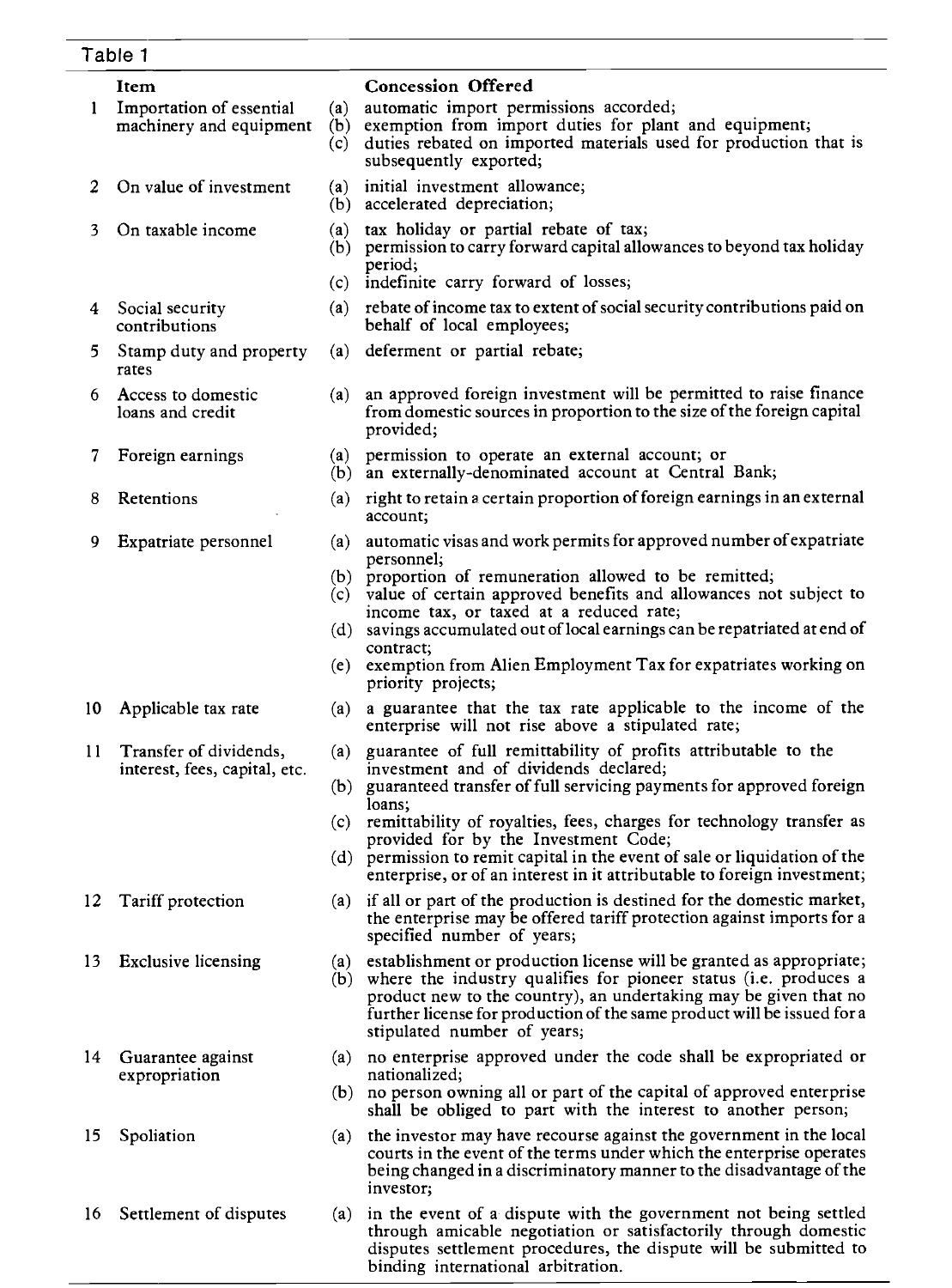There are a number of significant contrasts between the approach and content of the Guidelines and those of a representative Foreign Investment Code (FIG). The traditional FIG approach requires that all foreign investment should be submitted to government and need various approvals before the investment can be made, quite apart from being necessary to gain any of the proffered benefits or concessions. In line with the general reappraisal of the importance of private sector activities, the modern approach is to welcome the inward investor of capital for any business activity which is not prohibited by law, and not specifically reserved for government or for nationals of the country. No special consents or permissions would be required for any such investment (any more than they would be in the USA or the UK). Only if the foreign investor seeks assurances or concessions which are not available to the local investor (say on repatriation of profits and capital, or settlement of disputes) does he need to make application before making his investment. If such assurances or concessions are granted, the foreign investor may also be required himself to give certain assurances or to abide by certain conditions (e.g. on training and employment of nationals) that would not be imposed on the domestic investor. Otherwise the trend is to treat foreign and domestic investors on level and even terms, neither extending any special concessions to foreign investors that are not available to domestic investors in the same sector nor discriminating against the foreign investor.

It is a corollary of this approach that the Guidelines come down against special tax holidays, accelerated allowances, etc. for foreign investors only.

In those countries which are in the throes of a transition from being centrally planned, command economies into economies encouraging greater private ownership and use of market mechanisms, a different situation arises. Such societies do not already have in place any sophisticated legal structure for dealing with private sector business. For that reason China has felt the need, since first welcoming foreign joint ventures in 1979, to promulgate over a hundred statutory instruments some described as laws and some as regulations  $$ dealing not only with taxation and fiscal incentives but also such topics as banking and loans, labour relations, trademarks and patents, technology importation and licensing, accountancy practices, arbitration and bankruptcy.

#### 4 OTHER MATTERS THAT WILL BE ON THE INVESTOR'S MIND

What is striking about both the Guidelines and representative Foreign Investment Codes is the extent to which they ignore so many of the conditions that most strongly influence direct foreign investors in arriving at their investment decisions.<sup>3</sup>

What long-term foreign investors are primarily interested in are the prospects of making profits commensurate with the investment risk, the ability to remit those profits after payment of reasonable tax, and the long-term security of their investments. The remainder of this section is devoted to listing conditions more vital to these concerns in the mind of the investor than many of the legal instruments and considerations that are listed in the Guidelines and in a characteristic Foreign Investment Code.

- The country's track record in dealing with earlier investors. Just as a good track record lowers the supply price of capital in terms of the rate of return that will be looked for, so a bad track record inevitably puts the price up, however strong the protestations of reform from the current government.
- 2 How the domestic private sector is treated. This will be the first enquiry a potential foreign investor will make. The welcome extended to the foreign investor will seem insincere if the domestic private sector is repressed and discriminated against.
- Exchange rate policy. An over-valued exchange rate will be regarded as a form of additional tax by any investor producing for export, while those<br>producing for the domestic market will suspect that the resulting shortages will mean that imported materials will be difficult to obtain and dividends even more difficult to remit. Investors prefer to see not only an exchange rate that is realistic at the time of their investment, but one that will automatically be adjusted to keep it competitive.
- An appropriate legal framework for business. This implies a law of contract and a law of bankruptcy and evidence that local courts do not discriminate against foreigners.
- 5 Management of inflation. Rapid inflation adds to costs and is usually evidence of a government's inability to match its own revenues and expenditures. It has the impact of an additional tax upon individuals, especially those with savings. It also has the technical effect of devaluing the capital allowances of businesses, artificially increasing their profits, and thus indirectly increasing the real rate of taxation.
- 6 Adequate personal security. A high domestic crime rate not only puts up the cost of doing

When in October 1992 North Korea published its first 22-clause foreign investment law, Reuters reported the reaction of Japanese business to be 'We need stable politics, good subcontractors and

labour force, and trustworthiness to do business with other countries. North Korea is lacking in such factors'. 'A sudden declaration of love is a nuisance'.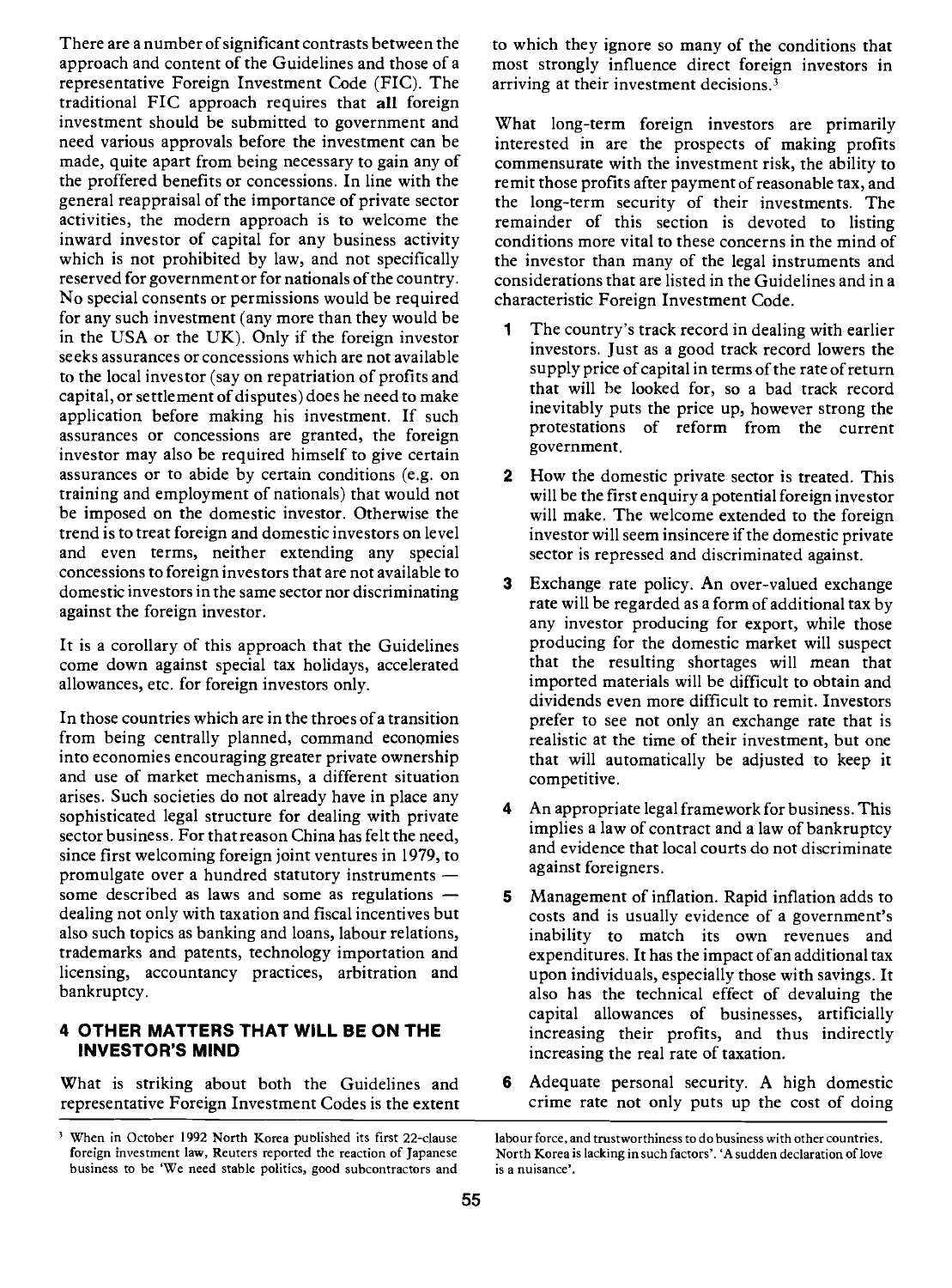business, it may also have the effect of influencing the quality of businessmen that any intending investor is able to employ.

- 7 Educational and health facilities. The quality of these, whether provided by the host country's public or private sector, has an important influence on managements' decisions concerning business location.
- 8 Reliable power supply. Few other factors can disrupt production, make it difficult to meet delivery commitments, raise costs and cut into profits so severely as frequent and unanticipated disruptions to the delivery of power.
- 9 Other infrastructure. Similar concerns will be shown regarding the reliability and cost of rail and harbour facilities, water supply, local transportation for the workforce and, in particular, telecommunications.
- 10 The quality of the labour force. Productivity is 16 perceived to depend not only on the industriousness and adaptability of local workers but also upon the reputation for being reasonable (or otherwise) of the local trade unions.
- 11 Labour ordinances. These act as a deterrent when they effectively give the Minister power to determine who should be employed and upon what terms and make dismissals subject to government approval. Those which lay down minimum standards and define the rights of trade unions are usually accepted providing their provisions are applied equally to foreign investors and domestic producers.
- 12 The reliability of domestic suppliers and subcontractors. When the foreign investor is expected to source his inputs from domestic producers, particularly if they are parastatals and monopoly suppliers, it is vital that those producers should be able to supply promptly, competitively, and to the required quality.
- 13 State marketing organizations (SMOs). A legal requirement to sell final output to or through an<br>SMO will often ast as a determent. Many SMOs 18 SMO will often act as a deterrent. Many SMOs have a poor reputation for efficiency, incorruptibility and prompt payment. In addition, this requirement makes brand name establishment more difficult and removes from the investor the commercial rewards that might be expected from achieving a higher quality of product than his co-producers.
- 14 Price controls. The right to impose price controls gives to the government rather than to the market the power to determine an enterprise's profitability or losses. A prime example of this is the sugar industry where, especially when an election

is imminent, governments have a strong incentive to raise the price the factory is required to pay to the cane grower while keeping down the price of refined sugar that can be charged to the consumer. Where price controls are recognized as being necessary, the investor will look for a formula that is applied automatically, rather than be put in a position where he is required to make a case-bycase submission to some government authority.

- Arbitrary decisions. These are anathema to business confidence and make investment planning very difficult, whether the arbitrariness arises at top government level or in a junior district official. The problem here is that the authority to give orders has long been one of the privileges of officials in one-party states. It is a surrender of authority (i.e. to the rule of law, to the terms of a contract, or simply to the market) that is not always readily made.
- Petty corruption cuts both ways. On the one hand it may be seen as part of the local culture, inevitable where public sector salaries are so low, and something which facilitates the transaction of business. On the other hand, a widescale reputation for corruption will actually kill off the prospects of certain businesses  $-$  a good example would be certain countries' meat exports which remain unacceptable in the USA, the EC and Japan because everybody knows that a certificate of hygiene can be purchased from some public official whatever the state of the local abattoir.
- Controlled interest rates. These almost always imply rates that are held by government below the level that the market would determine  $-$  usually to reduce the cost of government's own borrowings. For those who are able to take advantage of them, controlled interest rates might appear to act as an incentive to investment. In practice they almost always lead to a rationing of credit, an inefficient and bifurcated market, and, for the foreign investor, severely limited access to local credit at the controlled rate.
- A unitary or mono-banking system. In no other sector is suitably regulated competition more important for the foreign investor (and indeed for the domestic investor as well) than in the provision of financial services. A monopoly commercial banking service, which would inevitably be controlled by government, gives bank officials unrestrained power, provides no incentive towards a modern, efficient service, and offers a bank the temptation (which is seldom resisted) to sit upon their customers' money for long periods earning interest for the bank itself, even in such simple matters as making international money transfers.